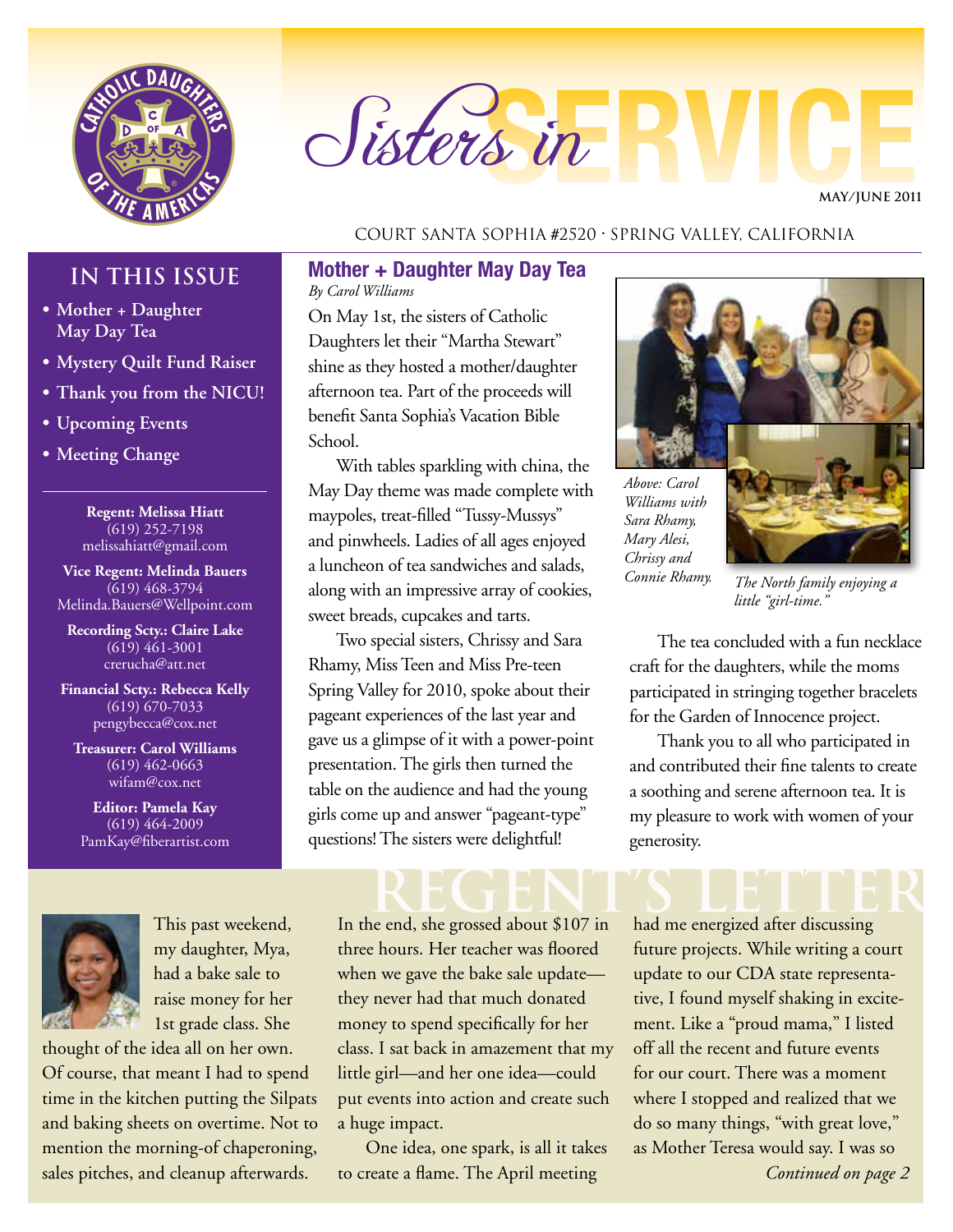#### *Regent's Letter - continued from page 1*

proud of our court, our people, our energy, that it only made me want to be a better leader for you.

It led me to the question, "What drives you?" What compels you to do good? How can you use that purpose, that spark, to create a flame? How can CDA help you fulfill your purpose?

We all have unique abilities that are essential to the dynamics of our court. It is evident in the upcoming activities: Junk from Your Trunk Sale, VA Home visit,

Father's Day Brunch, Mystery Quilt fund raiser, "Green" dinner... Your ideas that make our charitable efforts EXCITING!

We're going to shake things up a bit in the next few months. Please read on for our new schedule and I hope you can bring your "spark" to the meetings!

In Unity and Charity,

(Nelsont.

#### **Mystery Quilt Fund Raiser**

#### *By Pam Kay*

Let's try something new for a Court fund raiser. Have you ever participated in a Mystery Quilt event? It promises to be full of fun and good food and 12 hours of camaraderie, inspiration, and undisturbed sewing time, while helping raise funds for our Court, particularly providing funds to purchase a treadle sewing machine for Project Handclasp.

What is a mystery quilt, you ask? It is a great stress-free activity that involves one person providing fabric requirements and step by step procedures and demonstrations on how to make units for a quilt that will eventually become the quilt top. Stress free because all you have to do is choose your fabric and enjoy the process. Participation is limited to the first 30 people to sign up.

 The event will take place on Saturday, August 6 from 8:30 a.m. to 8:30 p.m. That's right, twelve full hours of pure bliss. The fee per person is \$60, which is tax deductible, and \$15 for meals, which is non-tax deductible. The Catholic Daughters will provide breakfast, lunch and dinner. Pam Kay will instruct the mystery class. As an added bonus, Clara Gibson, an extraordinary quilter, will provide a noon trunk show that is certain to inspire you. If you are unable to attend the entire day affair, you may come for lunch and the trunk show for a \$15 fee. This event will be open to all. You don't need to be a member of Catholic Daughters or even be Catholic to participate.

 We are in need of someone to chair the event, which involves coordinating the food service and clean up for each of the meals, along with fresh baked cookies in the afternoon. There are plenty of willing workers, but one person needs to oversee the event. The hall and kitchen have already been reserved.



# ? Mystery Quilt Fund Raiser

Benefitting Project Handclasp

**Saturday, August 6** 8:30 a.m. to 8:30 p.m. \$60 tax deductible \$15 meal fee \$15 lunch and trunk show only



- Suitable for students with basic quilting skills (ability to cut accurately and sew accurate 1/4" seams)
- Finished size is 80" x 96"
- Make your reservations early. A \$20 deposit will hold your spot.
- For more information contact Pam Kay at 619-464-2009

#### **Thank You from Sharp Mary Birch NICU!**

The NICU nurses at Sharp Mary Birch thanks CDA Court Santa Sophia for the generous donations of scrapbooking items—especially to Paula Goleta for the box-full of tools and paper!

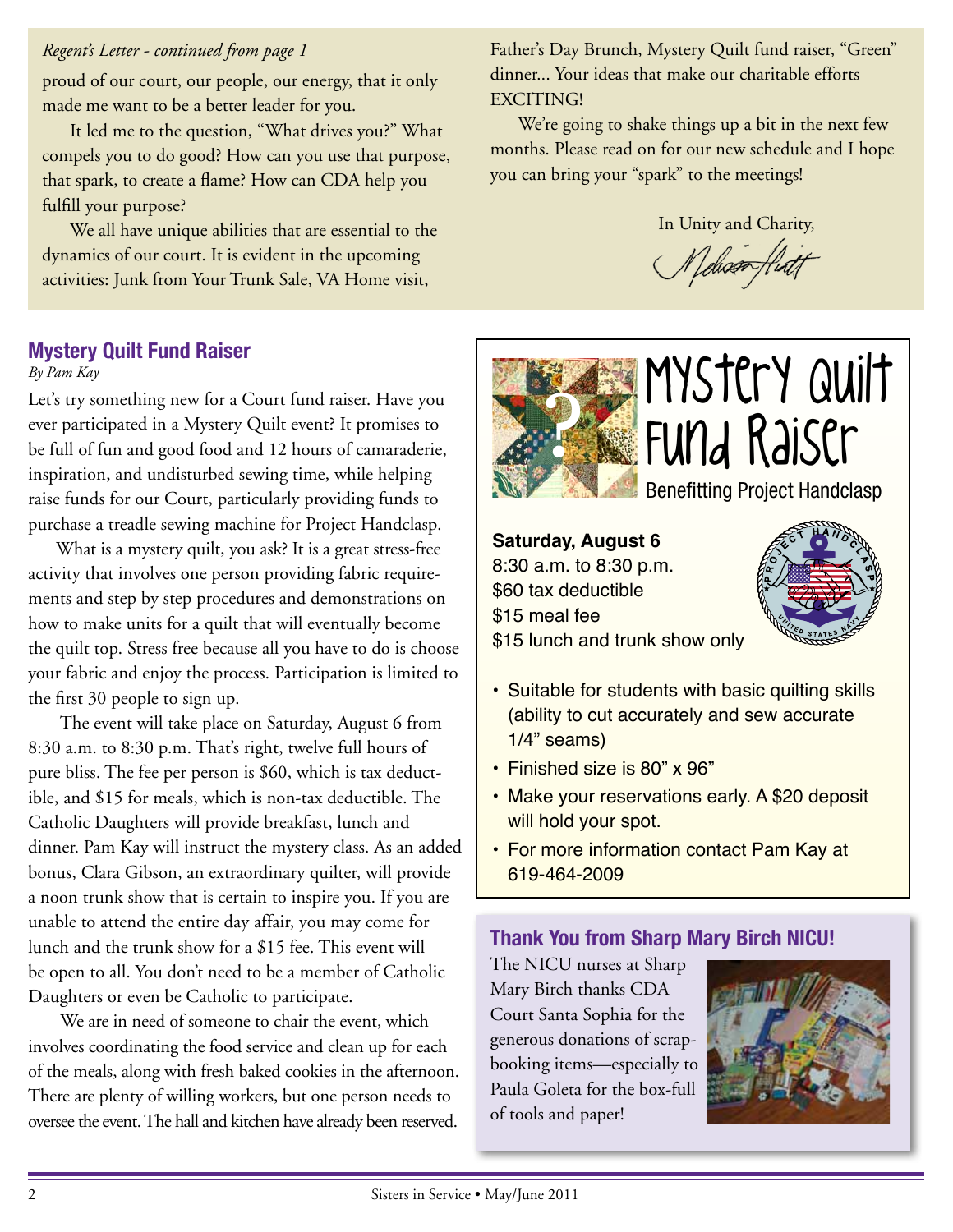#### **STATE AND NATIONAL NEWS**

It is with a heavy heart that we announce the **disbandment of Court St. Elizabeth #1931** in the Los Angeles Archdiocese.

The following women have been nominated to CA State office: **State Regent, Dorothy Parrillo** Ct. St. Raymond #2057, Oakland Diocese; **First Vice State Regent, Daphne Bernestine** Ct. Compton #942, Los Angeles Archdiocese; **Second Vice State Regent, Melody Ciaravino** Ct. Blessed Sacramento #2024, Orange Diocese; **Secretary, Mary Bernard** Ct. Queen of the Americas #2418, Los Angeles Archdiocese; **Treasurer open**

Priest Appreciation Day is June 5th, 2011. Cards are available at the National Office. No cost for the cards, only postage.

We have been notified that due to the high cost of educating seminarians and the low attendance, **The American College of the Immaculate Conception Seminary of Louvain, will close its doors** at the end of this school year, June 2011.

#### **Lenten Fish AND Shrimp Taco Dinner**

Court Santa Sophia took over the kitchen on March 25th to serve chef Maria Elena Grimm's Ensenada Fish Tacos as well as Shrimp tacos. The dinner was so popular



that there was a line out the door and a wait for tables!

Guests were served a choice of fish or shrimp tacos (or a combination of both) along with salad, rice and beans and chocolate cake for dessert. Quesadillas, shrimp cocktail and Anthony's clam chowder were also offered on the menu.

Catholic Daughters dressed up Prendergrast Hall with their purple and white linens with flowers on every table. Guests appreciated the use of "real" plates and silverware, commenting that it added quality to their meal.

Beautiful raffle baskets were assembled - one more "adult themed" with a margarita mix and the other more "family-oriented" with Mexican food items.

There were a few hiccups, but Catholic Daughters always know how to make the best of every situation. All in all, we grossed over \$1200! Wow! Thank you to all the volunteers and to Maria Elena for another great fish dinner!

#### **UPCOMING EVENTS: Where do you fit in?**

A few events are coming up where your participation is needed! You are not required to do everything, but we do ask for a little of your time.

#### Saturday, May 28: CDA Rosary for Membership

Court Santa Sophia will be gathering at the church courtyard (on the East side of the Church) at 8:00am to pray the rosary. Refreshments will follow the rosary.

#### Thursday, June 2nd: VA Home visit in Chula Vista

A group of CDs will be carpooling to the VA Home in Chula Vista after morning mass. We will be playing board games and having great conversations with the residents.

Saturday, June 4th: Junk from Your Trunk Sale We have SOLD OUT of our 1st set of spaces and are now opening the back gate for more vendors. Your help is needed at the CDA booth. We are looking for donations of your treasures and help with concession sales. Please contact Dee Sanford at (619) 434-7106 or email derunrun48@gmail.com if you can help in any way.

Saturday, June 18: CDA Rosary for Membership Our second rosary for membership will be held in the church courtyard at 8:00am.

#### Sunday, June 19th: Father's Day Brunch

It has been a tradition for CDA to serve free brunches to fathers on Father's Day. We need a chair and volunteers for this event. Brunch will be served between masses from 9am-11am. Please contact Melissa at (619) 252-7198 or melissahiatt@gmail.com if you would like to help.